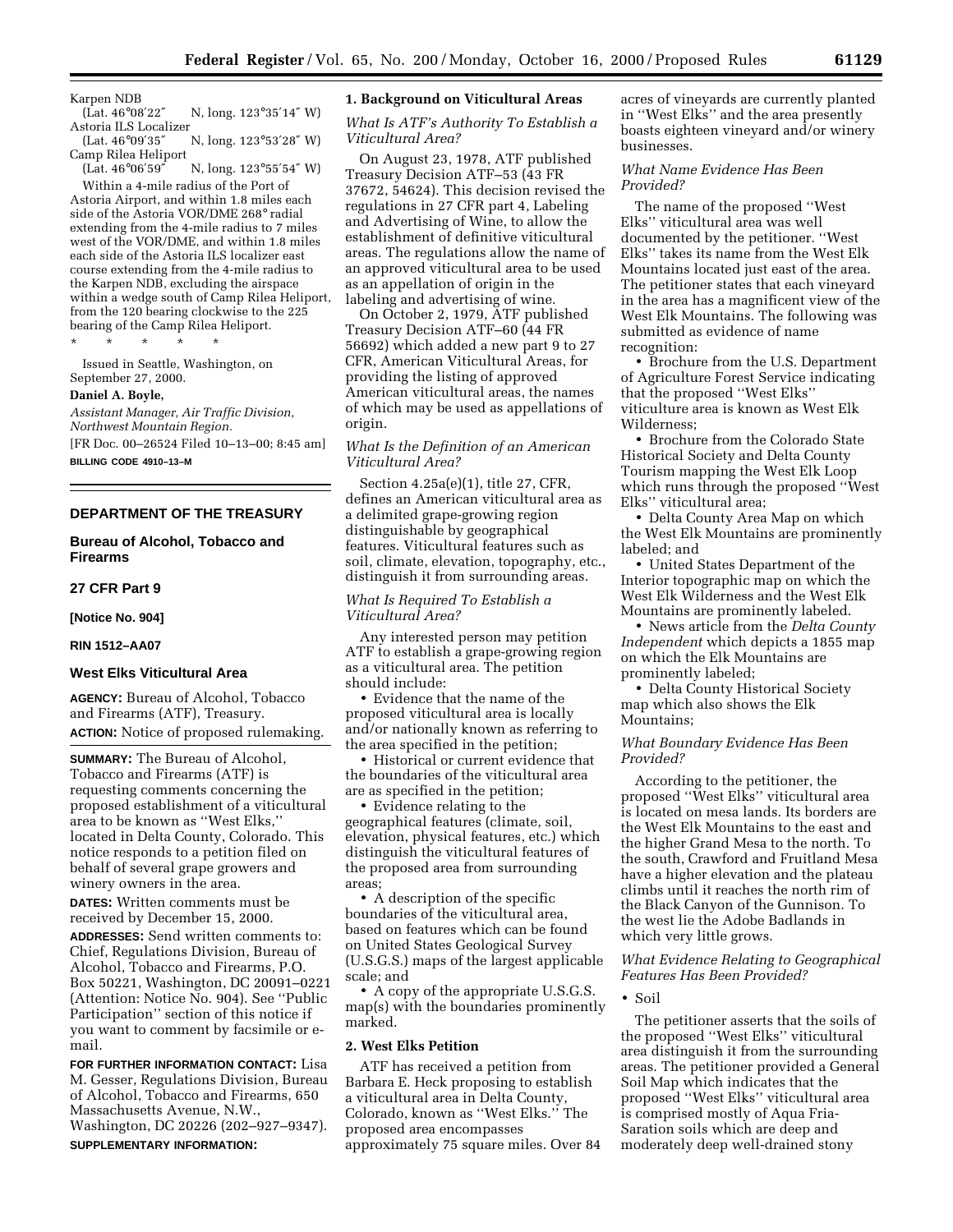soils that formed in outwash alluvium derived from igneous rock. To the north of the proposed viticultural area the soils change to Delson-Cerro soils and to the east the soils are Fughes-Bulkley, Absarokee-Beenom and Delson-Cerro. Billings-Gullied land soils are found to the south of the proposed area.

#### • Elevation

The petitioner states that the boundaries of the proposed ''West Elks'' viticultural area are defined by elevation. The far eastern boundary, Juanita Junction, sits at 5942 feet. The eastern line sits mainly at 6200 feet. The southern borders of the proposed area follows section lines of the U.S.G.S. maps that have elevations that range from 5300 to over 5800 feet. The northern border has an elevation range from 6900 to 5900 feet.

According to the petitioner, the elevations of the areas surrounding ''West Elks'' are much higher. Mountains surround ''West Elks'' to the east with elevations reaching 11,000 feet. The Grand Mesa is located to the north of ''West Elks'' with elevations reaching 10,000 feet at the top. To the south, Crawford and Fruitland Mesa have higher elevations and the plateau climbs until it reaches the north rim of the Black Canyon of the Gunnison. To the west, the Adobe Badlands, on which very little grows, and the Redlands Mesa, which sits above 6200 feet, separate ''West Elks'' from Delta, Cedaredge and the Surface Creek areas. The farming area to the east of Delta sits under 5000 feet elevation, which indicates a longer growing season than that of the proposed ''West Elks'' viticultural area.

The petitioner asserts that the high elevation of the proposed area creates a fruit that has tremendous flavor. The area is completely protected and sheltered by lofty mesas and mountain ranges. The elevations of the surrounding areas help protect ''West Elks'' from severe storms and climatic disturbances, which often injure or destroy fruit.

#### Climate

According to the petitioner, the climate of the proposed ''West Elks'' viticultural area is rather mild. With over 300 full sun days a year, sugar contents are high. The West Elk Loop Scenic and Historical Byway brochure states "\* \* \* warm days, cool nights, and the so-called Million Dollar Breeze which flows down valley enhance the growing season.'' The areas surrounding the ''West Elks'' are much cooler due to their higher elevation.

#### **3. Regulatory Analyses and Notices**

## *Is This a Significant Regulatory Action as Defined by Executive Order 12866?*

It has been determined that this proposed regulation is not a significant regulatory action as defined in Executive Order 12866. Accordingly, this proposal is not subject to the analysis required by this Executive Order.

## *How Does the Regulatory Flexibility Act Apply to This Proposed Rule?*

ATF certifies that the proposed regulations will not have a significant economic impact on a substantial number of small entities. The establishment of a viticultural area is neither an endorsement or approval by ATF of the quality of wine produced in the area, but rather an identification of an area that is distinct from surrounding areas. ATF believes that the establishment of viticultural areas merely allows wineries to more accurately describe the origin of their wines to consumers, and helps consumers identify the wines they purchase. Thus, any benefit derived from the use of a viticultural area name is the result of the proprietor's own efforts and consumer acceptance of wines from that area.

No new requirements are proposed. Accordingly, a regulatory flexibility analysis is not required.

# *Does the Paperwork Reduction Act Apply to This Proposed Rule?*

The Paperwork Reduction Act of 1995, 44 U.S.C. Chapter 35, and its implementing regulations, 5 CFR part 1320, do not apply to this notice of proposed rulemaking because the proposed regulation is not proposing new or revised record keeping or reporting requirements.

## **4. Public Participation and Request for Comments**

#### *Who May Comment on This Notice?*

ATF requests comments from all interested parties. In addition, ATF specifically requests comments on the clarity of this proposed rule and how it may be made easier to understand. Comments received on or before the closing date will be carefully considered. Comments received after that date will be given the same consideration if it is practical to do so. However, assurance of consideration can only be given to comments received on or before the closing date.

#### *Can I Review Comments Received?*

Copies of the petition, the proposed regulations, the appropriate maps, and any written comments received will be available for public inspection during normal business hours at the ATF Reading Room, Office of Liaison and Public Information, Room 6480, 650 Massachusetts Avenue, NW., Washington, DC 20226. For information on filing a Freedom of Information Act request for a copy of the comments, please refer to the internet address: http://www.atf.treas.gov/about/foia/ foia.htm.

# *Will ATF Keep My Comments Confidential?*

ATF will not recognize any comment as confidential. All comments and materials will be disclosed to the public. If you consider your material to be confidential or inappropriate for disclosure to the public, you should not include it in the comments. We will also disclose the name of any person who submits a comment.

During the comment period, any person may request an opportunity to present oral testimony at a public hearing. However, the Director reserves the right to determine, in light of all circumstances, whether a public hearing will be held.

#### *How Do I Send Facsimile Comments?*

You may submit comments by facsimile transmission to (202) 927– 8525. Facsimile comments must:

- Be legible.
- Reference this notice number.
- Be on paper  $8\frac{1}{2}$ " × 11" in size.
- Contain a legible written signature.
- Be not more than three pages.

We will not acknowledge receipt of facsimile transmissions. We will treat facsimile transmissions as originals.

# *How Do I Send Electronic Mail (E-Mail) Comments?*

You may submit comments by e-mail by sending the comments to nprm@atfhq.atf.treas.gov. You must follow these instructions. E-mail comments must:

• Contain your name, mailing address, and e-mail address.

• Reference this notice number.

• Be legible when printed on not more than three pages,  $8\frac{1}{2}$   $\times$  11" in size.

We will not acknowledge receipt of e-mail. We will treat comments submitted by e-mail as originals.

## *How Do I Send Comments to the ATF Internet Web Site?*

You may also submit comments using the comment form provided with the online copy of the proposed rule on the ATF internet web site at http:// www.atf.treas.gov.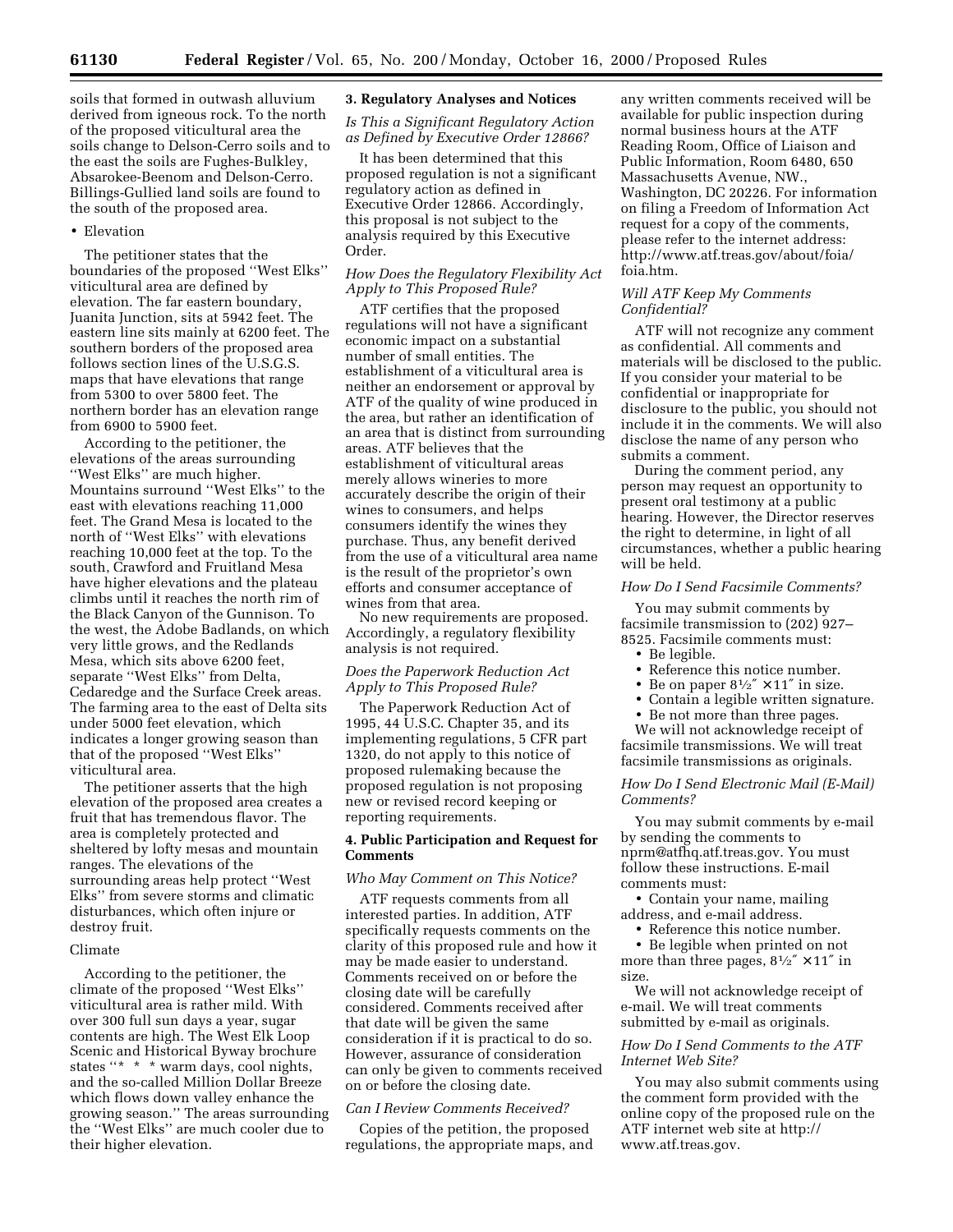## **5. Drafting Information**

The principal author of this document is Lisa M. Gesser, Regulations Division, Bureau of Alcohol, Tobacco and Firearms.

#### **List of Subjects in 27 CFR Part 9**

Administrative practice and procedure, Alcohol and alcoholic beverages, Consumer protection, and Wine.

#### **Authority and Issuance**

Title 27, Code of Federal Regulations, Part 9, American Viticultural Areas, is proposed to be amended as follows:

## **PART 9—AMERICAN VITICULTURAL AREAS**

Paragraph 1. The authority citation for part 9 continues to read as follows:

**Authority:** 27 U.S.C. 205.

#### **Subpart C—Approved American Viticultural Areas**

**Par. 2.** Subpart C is amended by adding § 9.172 to read as follows: \* \* \* \* \*

#### **§ 9.172 West Elks**

(a) *Name.* The name of the viticultural area described in this section is ''West Elks.''

(b) *Approved Maps.* The appropriate maps for determining the boundary of the West Elks viticultural area are four United States Geological Survey (U.S.G.S.) topographic maps (Scale: 1:250,000). They are titled:

(1) Lazear Quadrangle (Colorado-Delta Co. 1955 (photorevised 1978));

(2) Hotchkiss Quadrangle (Colorado-Delta Co. 1965 (photorevised 1979));

(3) Paonia Quadrangle (Colorado-Delta Co. 1965 (photorevised 1979); and (4) Bowie Quadrangle (Colorado-Delta

Co. 1965 (photorevised 1978).

(c) *Boundaries.* The West Elks viticultural area is located in eastern Delta County, Colorado. The beginning point is found on the ''Bowie Quadrangle'' U.S.G.S. map at the 1⁄4 corner common to Sections 19 and 20, Township 13 South, Range 91 West (T. 13 S., R. 91 W.);

(1) The boundary proceeds east following the center subdivision lines of Sections 20 and 21 to its intersection with Colorado Highway 133;

(2) Then northeasterly following Colorado Highway 133 to its intersection with the N–S center subdivision line of Section 14, T. 13 S., R. 91 W., near Juanita Junction;

(3) Then south following the center subdivision line to its intersection with the North Fork of the Gunnison River;

(4) Then southwesterly following the North Fork of the Gunnison River to its intersection with the Stewart Ditch in the extreme southern part of Section 15, T. 13 S., R. 91 W.;

(5) Then southwesterly following the Stewart Ditch to its intersection with the section line common to Sections 21 and 28, T. 13 S., R. 91 W.;

(6) Then east following the section line common to Sections 21 and 28 to its intersection with the 6000 foot contour;

(7) Then southerly following the 6000 foot contour to its second intersection with the section line common to Sections 3 and 4, T. 14 S., R. 91 W., located on the Paonia, Colo. U.S.G.S. map;

(8) Then south following the section line common to Sections 3 and 4 to its intersection with the 6200 foot contour;

(9) Then southerly following the 6200 foot contour to its intersection with the section line common to Sections 16 and 17, T. 14 S., R. 91 W.;

(10) Then south following the section line common to Sections 16 and 17 to the point of intersection of Sections 16, 17, 20 and 21;

(11) Then west following the section line common to Sections 17 and 20 to the point of intersection of Sections 17, 18, 19 and 20;

(12) Then south following the section line common to Sections 19 and 20 to the N1/16 corner common to Sections 19 and 20;

(13) Then west following the subdivision line across Section 19 to the N1/16 corner common to Section 19, T. 14 S., R. 91 W. and Section 24, T, 14 S., R. 92 W.;

(14) Then south following the range line between R. 91 W. and R. 92 W. to the point of intersection between Sections 19 and 30, T. 14 S., R. 91 W. and Sections 24 and 25, T. 14 S., R. 92  $W:$ 

(15) Then west following the section line common to Sections 24 and 25 to the point of intersection between Sections 23, 24, 25 and 26, located on the Hotchkiss, Colo. U.S.G.S. map;

(16) Then south following the section line common to Sections 25 and 26 to the point of intersection between Sections 25, 26, 35 and 36;

(17) Then west following the section lines common to Sections 26 and 35 and Sections 27 and 34 to the point of intersection between Sections 27, 28, 33 and 34;

(18) Then south following the section line common to Sections 33 and 34 to the point of intersection between Sections 33 and 34, T. 14 S., R. 92 W. and Sections 3 and 4, T. 15 S., R. 92 W.;

(19) Then west following the township line between T. 14 S. and T. 15 S. approximately three miles to the point of intersection between Section 31, T. 14 S., R. 92 W., Section 6, T. 15 S., R. 92 W., Section 1, T. 15 S., R. 93 W., and Section 36, T. 14 S., R. 93 W.;

(20) Then south following the range line between R. 92 W. and R. 93 W. to the point of intersection between Sections 6 and 7, T. 15 S., R. 92 W. and Sections 1 and 12, T. 15 S., R. 93 W.;

(21) Then west following the section lines common to Sections 1 and 12 and Sections 2 and 11 to its intersection with the North Fork of the Gunnison River, located on the Lazear, Colo. U.S.G.S. map;

(22) Then westerly following the North Fork of the Gunnison River to its intersection with Big Gulch in the extreme northeastern corner of Section 6, T. 15 S., R. 93 W.;

(23) Then northerly following Big Gulch to its intersection with the section line common to Sections 17 and 18, T. 14 S., R. 93 W.;

(24) Then north following the section lines common to Sections 17 and 18, Sections 7 and 8, and Sections 5 and 6 to the point of intersection between Sections 5 and 6, T. 14 S., R. 93 W. and Sections 31 and 32, T. 13 S., R. 93 W.;

(25) Then east following the township line between T. 13 S. and T. 14 S. approximately two miles to the point of intersection between Sections 3 and 4, T. 14 S., R. 93 W. and Sections 33 and 34, T. 13 S., R. 93 W.;

(26) Then south following the section line common to Sections 3 and 4 to the point of intersection between Sections 3, 4, 9 and 10;

(27) Then east following the section lines for approximately 6 miles to the point of intersection between Sections 3, 4, 9 and 10, T. 14 S., R. 92 W., located on the Hotchkiss, Colo. U.S.G.S. map;

(28) Then north following the section line common to Sections 3 and 4 to the point of intersection between Sections 3 and 4, T. 14 S., R. 92 W. and Sections 33 and 34, T. 13 S., R. 92 W.;

(29) Then east following the township line between T. 13 S. and T. 14 S. to its intersection with the Fire Mountain Canal in the southwestern corner of Section 35, T. 13 S., R. 92 W.;

(30) Then northeasterly following the Fire Mountain Canal through the extreme northwest corner of the Paonia, Colo. U.S.G.S. map to its intersection with the section line common to Sections 29 and 30, T. 13 S., R. 91 W., located on the Bowie, Colo. U.S.G.S. map;

(31) Then north following the section lines common to Sections 29 and 30 and Sections 19 and 20 to the 1⁄4 corner